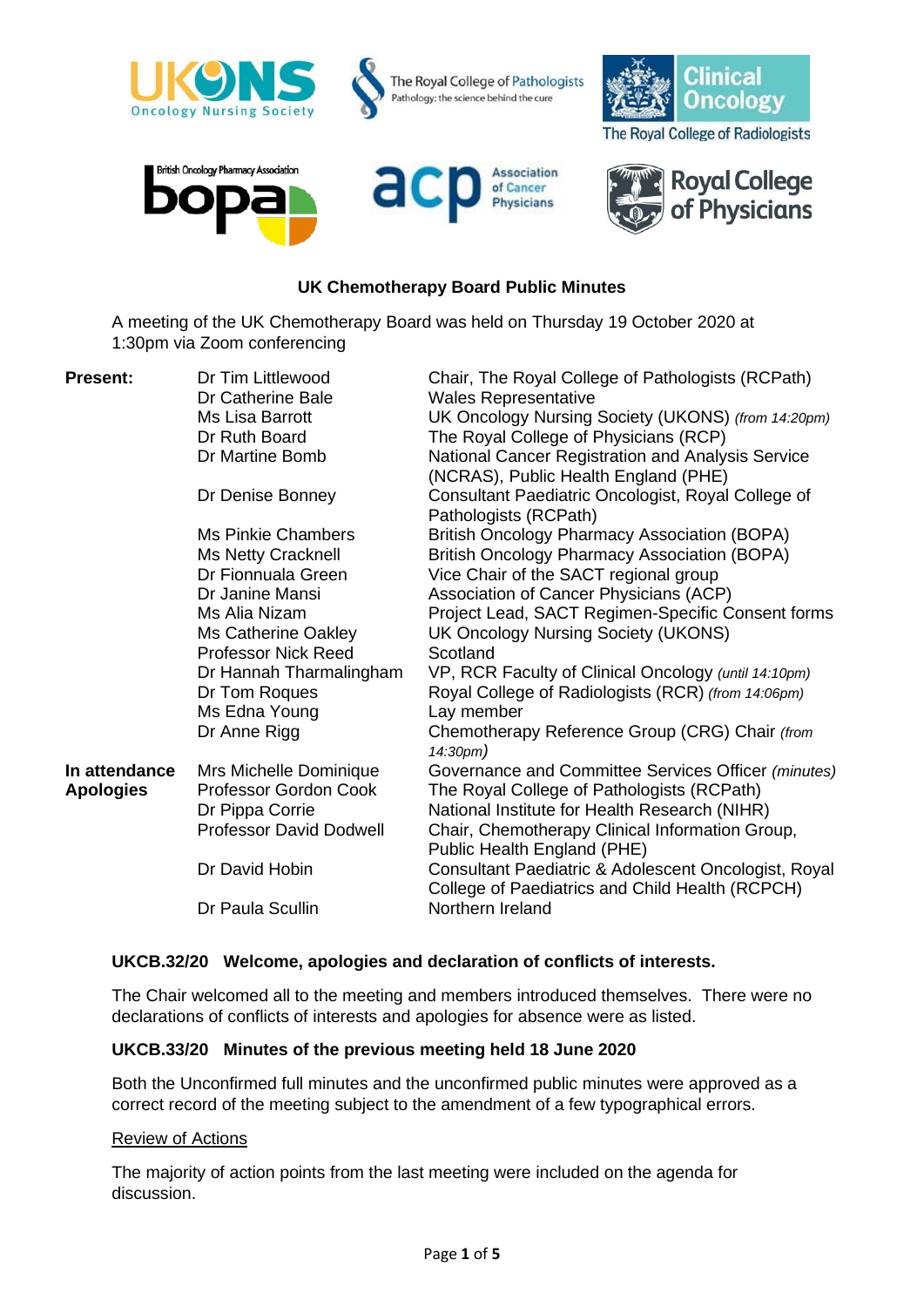# Matters arising

There were no matters arising that were not already included on the agenda for discussion.

# **UKCB.34/20 Governance**

#### Updated Terms of Reference

The Chair mentioned that he had made a minor amendment to the ToR to reflect that BOPA and UKONs had split. Clarity was needed regarding how the CCLG fitted in as the ToR read as though they would be a formal member, taking on responsibility for chairing the Board and for providing the secretariat for a year. Clarification was needed to establish whether the CCLG would be co-opted members.

### Handover of Secretariat to BOPA and meeting dates in 2021

There was no update regarding who from BOPA would be providing the secretariat for the January 2021 meeting (for handover purposes). Professor Cook would Chair the January meeting on behalf of RCPath, before handing over the Chairmanship to BOPA.

### **UKCB.35/20 UK Chemotherapy Board website**

Members were informed that the UK Chemotherapy website was up and running and was also searchable via google.

### **UKCB.36/20 Chemotherapy Board Work streams**

#### CRUK consent form project summary of progress

- The National Steering Group (NSG) meeting took place on15 October. (The minutes of the last NSG meeting held on 25 June were provided for this meeting).
- The consent forms were available since July 20l6 and therefore had entered the three-year revalidation programme. There were consent forms (led by the National Lead), but also new tumour specific forms which were not currently available on the CRUK website.
- Gynae SACT consent forms were recently revalidated and were uploaded to the CRUK website.
- Electronic consent had been explored and had been a key feature during the pandemic as there was a need to consent remotely. The first working group took place at the end of September. The next working group would take place in November and would be looking at the various organisations who do electronic consent so that a framework could be built to provide advice trusts with information regarding preferred providers.
- Dr Mansi thanked Ms Young for her invaluable support on the Consent working group, and informed members that the group had two new lay members.
- There was a launch of the consent forms in Scotland.
- The survey regarding the use of the forms was put on hold during the pandemic, but work had now been restarted.
- Dr Mansi thanked Dr Bomb for providing a mechanism to get that information.

The Chair thanked Dr Mansi for providing the summary and to the team for the excellent work on the consent forms project. In terms of the website analytics, the Chair expressed that it was difficult to work out the figures at the bottom end of the axis and asked if those figures would be portrayed in another way. Dr Mansi felt it would be possible to provide the information in a different format. It was noted that information regarding Wales had been minimised in error so was not shown in the document circulated, however the information was available.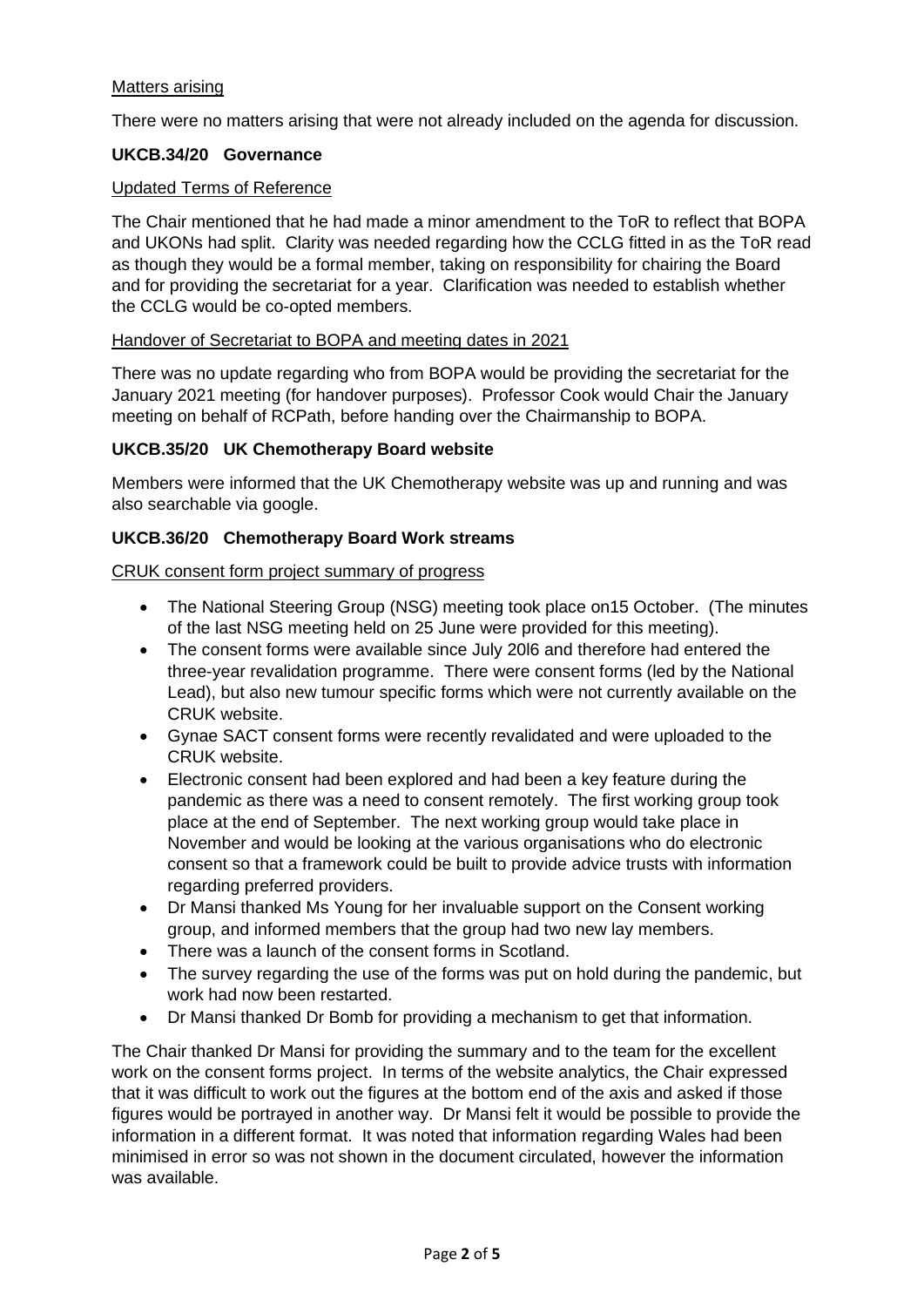# **UKCB.37/20 Age is no barrier to chemotherapy**

Dr Mansi informed the Board that the 'Age is no barrier to chemotherapy' (ABC project) had been accepted for publication but the figures needed to be reworked through PHE. The team (from PHE who supported this work) had their work reprioritised and were unavailable due to being seconded during the pandemic. The importance of this project was reiterated because it highlighted the disparity between the two age groups (up to age 69 and 70 and over), in terms of giving chemotherapy when patients were matched (there were about 100k patients in that cohort who had been analysed). Dr Mansi expressed that it was important to use similar mechanisms to explore what had happened during that time after the pandemic as a comparison.

# **UKCB.38/20 Chemotherapy Workforce**

### Refreshment of guidance for 30-day M and M workbook – update

There was no opportunity to revisit this due to the COVID-19 pandemic, and the registrar who had been tasked with this work had moved on. Dr Scullin would try to get someone else on-board. The guidance for 30-day M and M workbook was uploaded onto the website a year ago and members felt that it was an opportune time for Dr Scullin to see if it was still valid and up to date.

# **UKCB.39/20 Chemotherapy Data**

# Public Health England (PHE) SACT dataset report

- A paper had been published in the International Journal of Cancer (IJC) which looked at Immunotherapy (immune checkpoint inhibitors for melanoma), using the registry data to look at analysis that took place within a clinical trial setting
- Progress was being made with the 30-day mortality work. Information comparing trusts (looking at their 30-day mortality post SACT was published for lung. gastric, pancreatic and cancer of unknown primary who were diagnosed and treated in 2017  $-2018.$
- Trusts would be receiving PHE's Rapid 30-day mortality feed which consists of unadjusted data.
- SACT treatment rates during the COVID-19 pandemic would be available to trusts. Dashboards were available online for SACT and radiotherapy.
- A lot of work is done through the Cancer Drug Fund (CDF) and funds staff, CDF evaluation work but also allows related work such as the dashboards.
- A number of webinars were being held across National Disease Registration Service (NDRS). The webinars were in lieu of attending conferences to share information regarding the work that the NDRS. The first one would be held on Wednesday which would focus on proxy registration datasets 2020. A rapid dataset had been done based on the routine data feeds which included the Cancer Outcomes and Services dataset, SACT and others to get an indication of what has happened in terms of cancer incidents during the pandemic as the number of cases had dropped. On 4 November, a webinar would be held and the focused on SACT and finally a webinar on 18 November solely focused on the Radiotherapy Data Sets (RTDS).

### **UKCB.40/20 National Institute for Health Research (NIHR) Summary Report**

There was no update at this meeting.

# **UKCB.41/20 Education**

### Diabetes and Cancer guidance

Members were informed that the project was led by a Medical Oncology SpR who had linked in with the Association of British Clinical Diabetologists (ABCD), and reviewed the papers,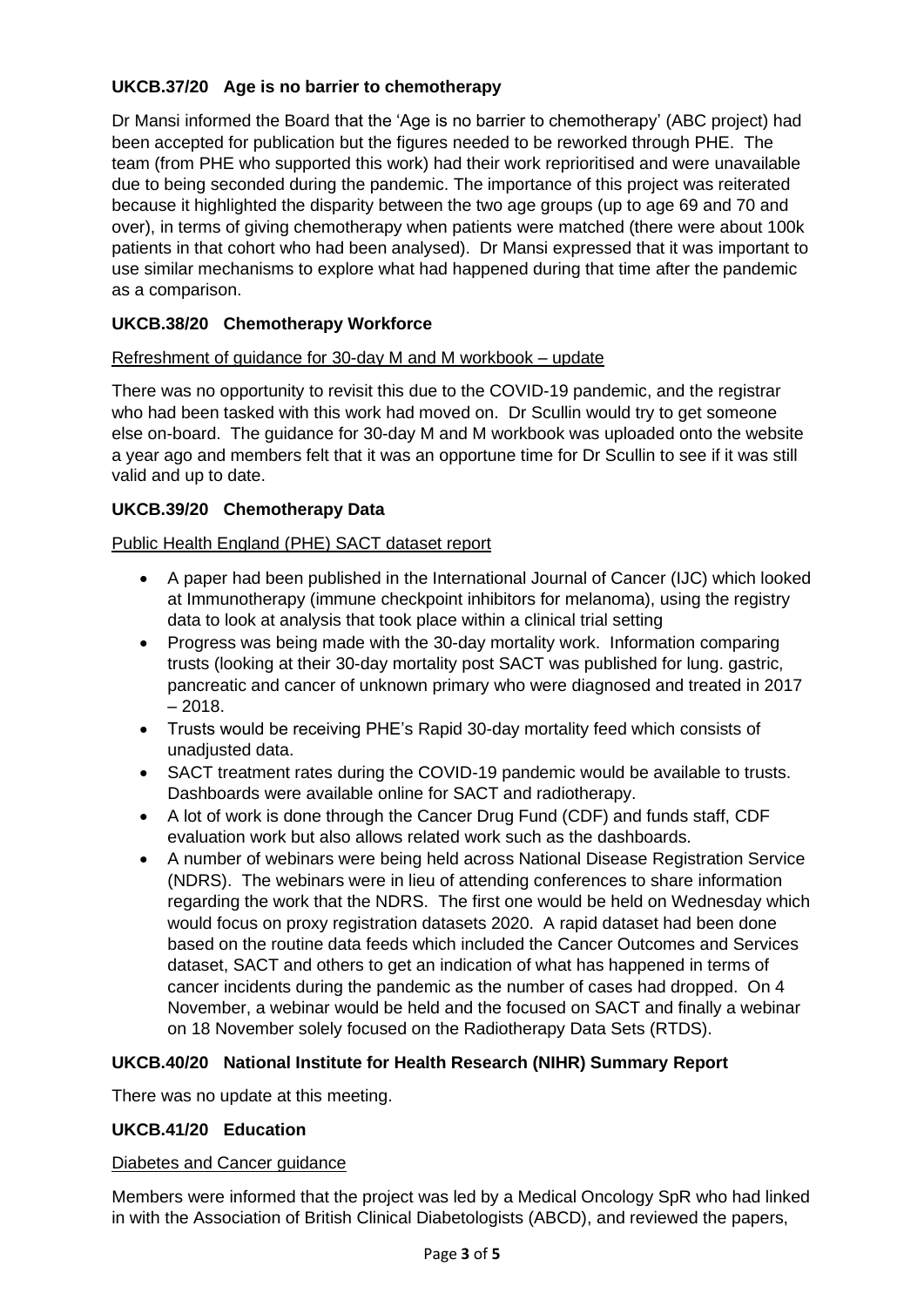had a lot of input and was linked with Diabetes UK. The guidance would be circulated to members to take back to their organisations for endorsement before publishing.

# DPD testing Version 2

The DPD testing document was already uploaded to the UK Chemotherapy Board website. Members were informed that there were no material changes made to the recommendations, and version 2 will be uploaded to the UK Chemotherapy Board website. It was confirmed that DPD testing was undertaken routinely in Wales and the central laboratory was based in Cardiff for it (turnaround times were about 5 days). There was a guide on how to dose patients on the report and reflected the document endorsed by the Board, and there were no funding issues. DPD testing was not routinely funded in Northern Ireland and there were discussions on-going regarding funding.

# **UKCB.42/20 Items for Report**

Chemotherapy Clinical Reference Group

- The CCG usually met quarterly but had more frequent monthly meetings due to a lot of activity.
- The latest iteration of the interim treatment guidelines was in place until 31 March.
- Work continued on Funded Treatment Process, which were algorithms for different tumour types of drugs for which treatments were commissioned. This work was being done in conjunction with NHS England (NHSE) with strong pharmacy support and would be published in due course.
- Work had continued on the Chemotherapy Quality Dashboard (which was an NHS dashboard) which was joined together with the SACT database information.
- Work had been done with colorectal cancer and there was evidence from the National Bowel Audit which demonstrated a wide disparity in the provision of adjuvant chemotherapy for stage 3c colorectal cancer, so have met with the regional NHSE commissioners, and asked them to speak with their regional providers which resulted is a dramatic difference between centres as to whether people were offered adjuvant treatment or not. The Chemotherapy CRG felt strongly about this, and was the reason why the issue was taken to the regional commissioners.
- Members were informed that NHSE were doing some Wave 2 planning and there would be commissioning statements coming out from regional commissions.

#### Low Risk Febrile Neutropenia Pathway

An update regarding the Low Risk Febrile Neutropenia Pathway which had been circulated around the Board. Some questions were raised during the last meeting and those were answered and circulated in the latest version of the document. Members agreed to being included in the 'consulted with' list.

Discussion took place regarding access to documents on the UKONS website as access had been changed to members only access to a lot of information (including some guidance). The Acute Oncology Steering Group had set up a website outside of UKONS for Acute oncology and some of the UKONS documentation may be linked to it.

#### Validity periods of Blood

Ms Chambers introduced the topic of validity periods for blood tests prior to treatment with chemotherapy and provided some background information. Ms Chambers was developing a risk prediction model as part of her PhD (members were provided with a paper). Members felt that it was a good idea, but it would require evidence on which to base any consensus statement. A Delphi method exercise so that the process is done in a validated way, which members supported.